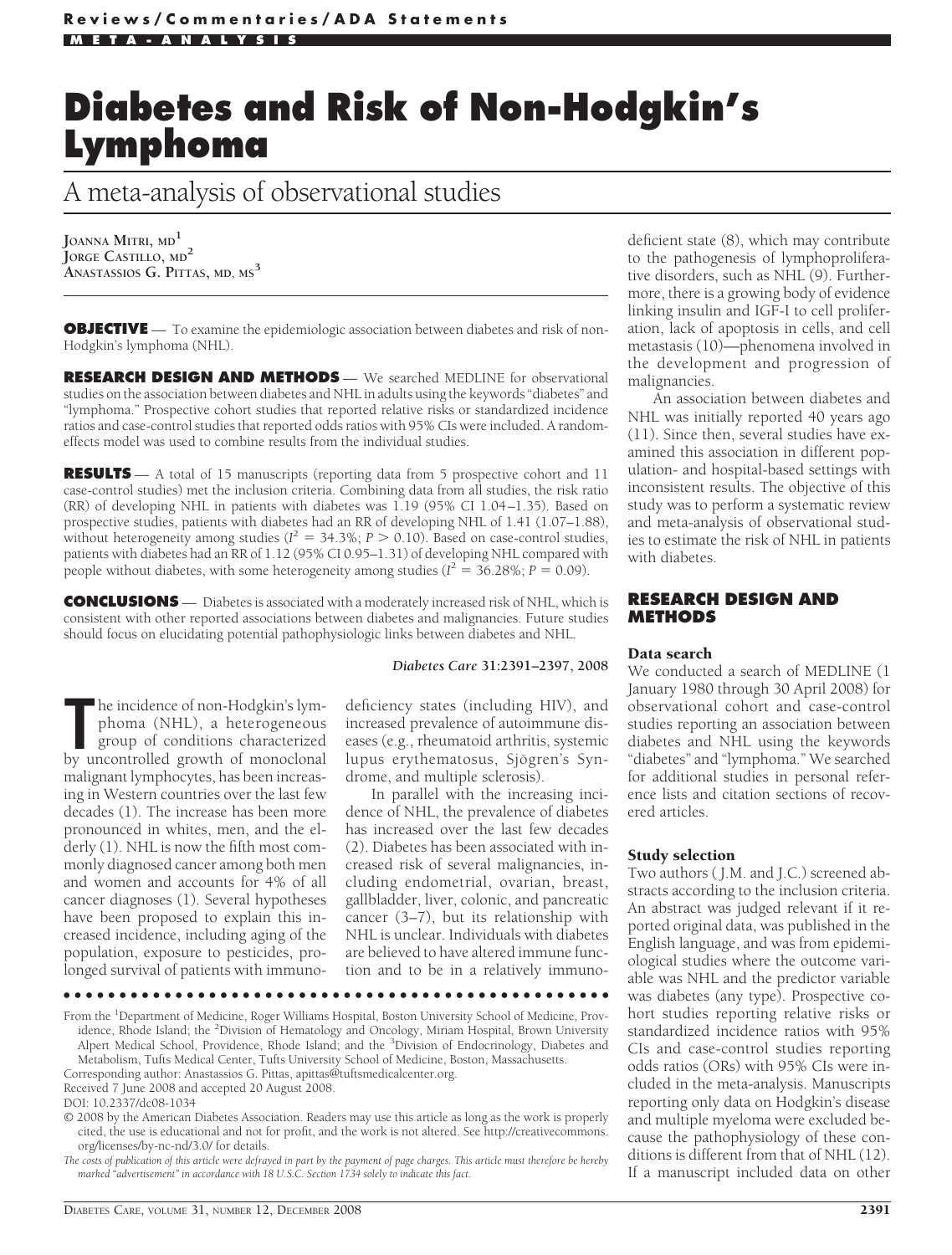#### *Diabetes and non-Hodgkin's lymphoma*

cancers besides NHL, we extracted the data on NHL only. Full-text articles, including letters to the editor, were retrieved and reviewed if a decision on inclusion could not be made based solely on the abstract. Any discrepancies were resolved by consensus in-group conference referencing the original article. When there were multiple publications from the same population, we included data from the most recent one. We did not contact the authors of the original manuscripts for additional data.

## Data extraction

The following data were extracted from each study: author, country of origin, publication year, participant characteristics (age and sex), sample size, inclusion and exclusion criteria, and methods of diagnosis of diabetes and NHL. For cohort studies, we extracted the source of cohort, the follow-up period, the source of the expected incidence of NHL, relative risk or standardized incidence ratio with 95% CI, and variables adjusted for in the statistical analysis. For case-control studies, we extracted the source of case and control subjects (e.g., hospital based and population based), OR with 95% CI, and variables adjusted for in the statistical analysis. Ascertainment of exposure (selfreported versus registry based) and extent of multivariate adjustment were used to evaluate study quality. Data were extracted by one author (J.M.) and independently verified by another (A.G.P.).

# Data synthesis and analysis

The primary measure was risk ratio (RR) of NHL, calculated using the random effects model (DerSimonian-Laird method), which accounts for heterogeneity among studies (13). Because the absolute risk of NHL is low, the OR in case-control studies mathematically approximates the RR (14); therefore, we report all results as RRs. To assess heterogeneity among the studies, we used the Cochran Q and *I* <sup>2</sup> statistics; for the Q statistic, a *P* value  $< 0.10$  was considered statistically significant for heterogeneity (15); for *I* 2 , a value -50% is considered a measure of severe heterogeneity (16). Subgroup analyses were performed for sex and for type of diabetes. We assessed publication bias using the funnel plot, which plots relative risk (or OR) by sample size. When data were not uniformly reported to allow formal statistical analyses, we present the data in a narrative format. Data were analyzed using MIX version 1.7 (17), a



Figure 1—*Search results.*

comprehensive free software for metaanalysis of causal research data that has been validated against STATA (StataCorp; College Station, TX) and Comprehensive Meta-analysis (Biostat; Englewood, NJ), two of the most utilized meta-analysis software tools.

# **RESULTS**

# Search results

A total of 540 abstracts were identified during the initial search (Fig. 1). After review of the abstracts, 514 were ineligible because they were reviews, editorials, case reports, comments, or preclinical studies. After reviewing the reference list of the remaining 26 studies, 8 more studies were considered. After detailed evaluation of the 34 potential manuscripts, 19 manuscripts were excluded for reasons shown in Fig. 1.

#### Characteristics of prospective studies

We identified five prospective cohort studies of diabetes and risk of NHL (Table 1) (5,6,18–20). Studies were published between 1997 and 2006 and included more than 160,000 participants with dia-

betes; participants were followed for 6 to 25 years, reporting a total of 337 incident cases of NHL. The diagnosis of diabetes was self-reported in two studies (6,18) and was registry based in three studies (5,19,20). All studies included histologically confirmed cases of NHL. Two studies excluded NHL cases that were reported during the first 1 or 2 years of follow-up to minimize the impact of selection bias (6,20). None of the studies mentioned whether participants with HIV infection were excluded.

Three studies reported relative risk (6,18), whereas the remaining three reported standardized incidence ratio  $(5,19,20)$ . With the exception of two studies (6,18), investigators did not adjust risk for potential confounders other than age and sex. One study was performed in a women-only cohort (18).

#### Characteristics of case-control studies

We identified 10 manuscripts reporting data from 11 case-control studies published between 1988 and 2007 (Table 2) (7,21–29). A total of 382 cases of NHL were reported among 4,844 patients with diabetes, whereas a total of 7,974 cases of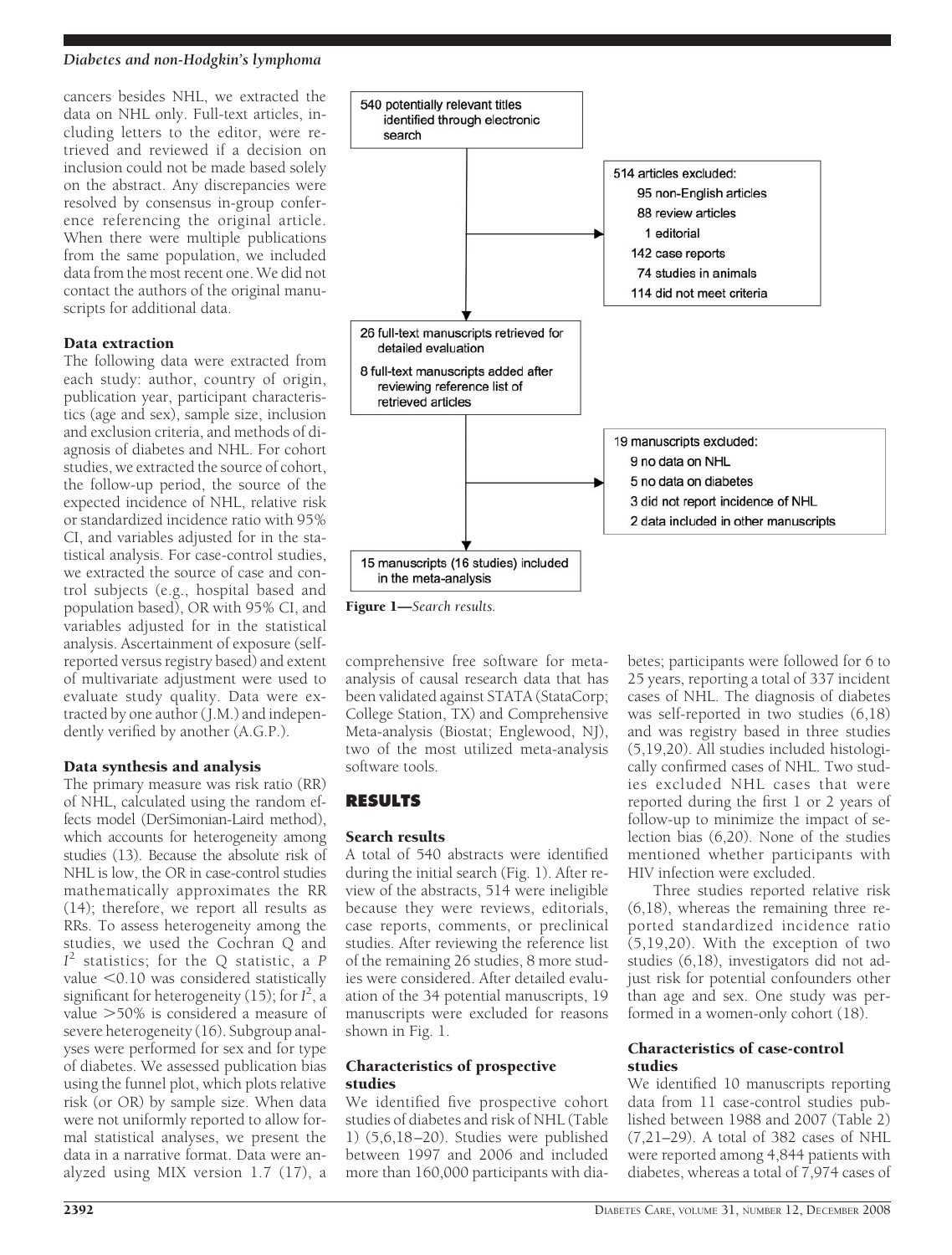|                                              |                          |            |                    |                                                |                                                                            |                                                |                                                  |                            | Study quality                       |
|----------------------------------------------|--------------------------|------------|--------------------|------------------------------------------------|----------------------------------------------------------------------------|------------------------------------------------|--------------------------------------------------|----------------------------|-------------------------------------|
| Authors, year (country)                      | Cohort                   |            | Sex (years)<br>Age | Type of diabetes                               | NHL assessment                                                             | Mean follow-up<br>ending year)<br>(starting to | n with diabetes/<br>person-years/<br>n NHL cases | Definition of<br>diabetes  | Adjustments                         |
| Cerhan et al., 1997 (U.S.) Iowa Women's      |                          | T          |                    | 55–69 Type 1 (onset $\leq$ 30                  | National cancer registry                                                   | 7 (1986-1992)                                  | NR/603/1                                         | Self-reported              | Age adjusted                        |
|                                              | Health Study             | ᆔ          |                    | 55-69 Type 2 (onset $>$ 30<br>years)<br>years) | National cancer registry                                                   | 7 (1986–1992) NR/13,581/13                     |                                                  | Self-reported Age adjusted |                                     |
| Hjalgrim et al.,                             |                          |            |                    |                                                |                                                                            |                                                |                                                  |                            |                                     |
| 1997 (Denmark)                               | Funen County,<br>Denmark | <b>N/F</b> | NR                 | (onset $\geq$ 30 years)                        | Insulin-treated type 2 National cancer registry 19 (1973-1992)             |                                                | 772/7,802/6                                      | Prescriptions<br>based     | No adjustments                      |
| Weiderpass et al.,<br>1997 (Sweden)          | Swedish National MF      |            | XR                 | XK                                             | National cancer registry 24 (1965–1989)                                    |                                                | 134,098/901,147/237 Hospital                     |                            | No adjustments; no                  |
|                                              | Register<br>Inpatient    |            |                    |                                                |                                                                            |                                                |                                                  | diagnosis<br>discharge     | according to sex<br>difference      |
| Swerdlow et al.,                             |                          |            |                    |                                                |                                                                            |                                                |                                                  |                            |                                     |
| 2005 (U.K.)                                  | Diabetes UK<br>cohort    | <b>N/F</b> | NR                 | (onset <30 years)                              | Insulin-treated type 1 National cancer registry 18 (1972-2003)             |                                                | 23,834/NR/14                                     |                            | Registry based No adjustments       |
|                                              |                          | <b>N/F</b> | XK                 | (onset 30-49                                   | Insulin-treated type 2 National cancer registry 18 (1972–2003) 5,066/NR/12 |                                                |                                                  |                            | Registry based No adjustments       |
|                                              |                          |            |                    | years)                                         |                                                                            |                                                |                                                  |                            |                                     |
| Khan et al., 2006 (Japan) Japan Nationwide M |                          |            | $40 - 80$          | XK                                             | Self-reported (confirmed                                                   | $(1088-136)$                                   | 1,753/NR/28                                      |                            | Self-reported Adjusted for age, BMI |
|                                              | Cohort                   |            |                    |                                                | in about half of cohort)<br>by cancer registry                             |                                                |                                                  |                            | alcohol use<br>smoking, and         |
|                                              |                          | ᅱ          | $40 - 80$          | NR                                             | Self-reported (confirmed                                                   | 7088-1997                                      | 1,541/NR/19                                      | Self-reported              | Adjusted for age, BMI               |
|                                              |                          |            |                    |                                                | by cancer registry                                                         |                                                |                                                  |                            | smoking, and                        |
|                                              |                          |            |                    |                                                | in about half of cohord)                                                   |                                                |                                                  |                            | alcohol use                         |
| NR, not reported.                            |                          |            |                    |                                                |                                                                            |                                                |                                                  |                            |                                     |

NHL were reported among 86,660 control subjects without diabetes. The diagnosis of diabetes was self-reported in all studies. The diagnosis of NHL was pathologically confirmed in all studies with the exception of one study that confirmed the diagnosis of NHL through a review of medical records (27). Control subjects originated from a population-based (7,21,22,26–29) or hospital-based setting (23–25). All studies adjusted their result for age. Eight studies adjusted for sex (21,23–29), two for BMI (7,24), three for ethnicity (7,21,28), two for level of education (7,25), and one for country of origin (29). Four studies excluded individuals with HIV infection (21,24,27,29). Two studies included only men (7,22).

# Analyses

**Table** 

**1—***Prospective*

 *cohort*

 *studies of*

 *diabetes*

 *and risk of*

 *NHL*

After combining data from all studies (prospective and case-control), the RR of NHL in patients with diabetes was 1.19 (95% CI 1.04–1.35) (Fig. 2). Visual examination of the funnel plot revealed minimal asymmetry. In prospective studies, the RR for NHL among patients with diabetes was 1.41 (95% CI 1.07–1.88), without heterogeneity among studies  $(I^2 = 34.3\%; P > 0.10)$ . Among casecontrol studies, the increased risk of NHL among patients with diabetes was not statistically significant (1.12 [0.95–1.31]) but had a mild degree of heterogeneity  $(I^2 = 36.28\%, P = 0.09).$ 

## Diabetes and NHL by sex

We then combined data from the three prospective (6,18,20) and four casecontrol (7,22,25,28) studies that reported risk of NHL according to sex. Female patients with diabetes had a statistically significant increased risk of developing NHL (RR 1.38 [95% CI 1.06– 1.80]). In men with diabetes, there was no increased risk of NHL (0.98 [0.79– 1.22]). No heterogeneity was detected in these subgroup analyses.

## Type of diabetes and NHL

Along with one study that identified type of diabetes by national registry (5), several studies used the age of onset of diabetes (18–21,24,29) as a proxy for a presumptive diagnosis of type 1 or type 2 diabetes(Tables1and2).Combiningdatabases from patients with type 1 diabetes (age of onset younger than 30 years), the pooled RR was 1.27 (95% CI 0.82–1.99), without evidence of heterogeneity  $(I^2 =$  $0.0\%$ ;  $P > 0.10$ ). In patients with type 2 diabetes (age of onset older than 30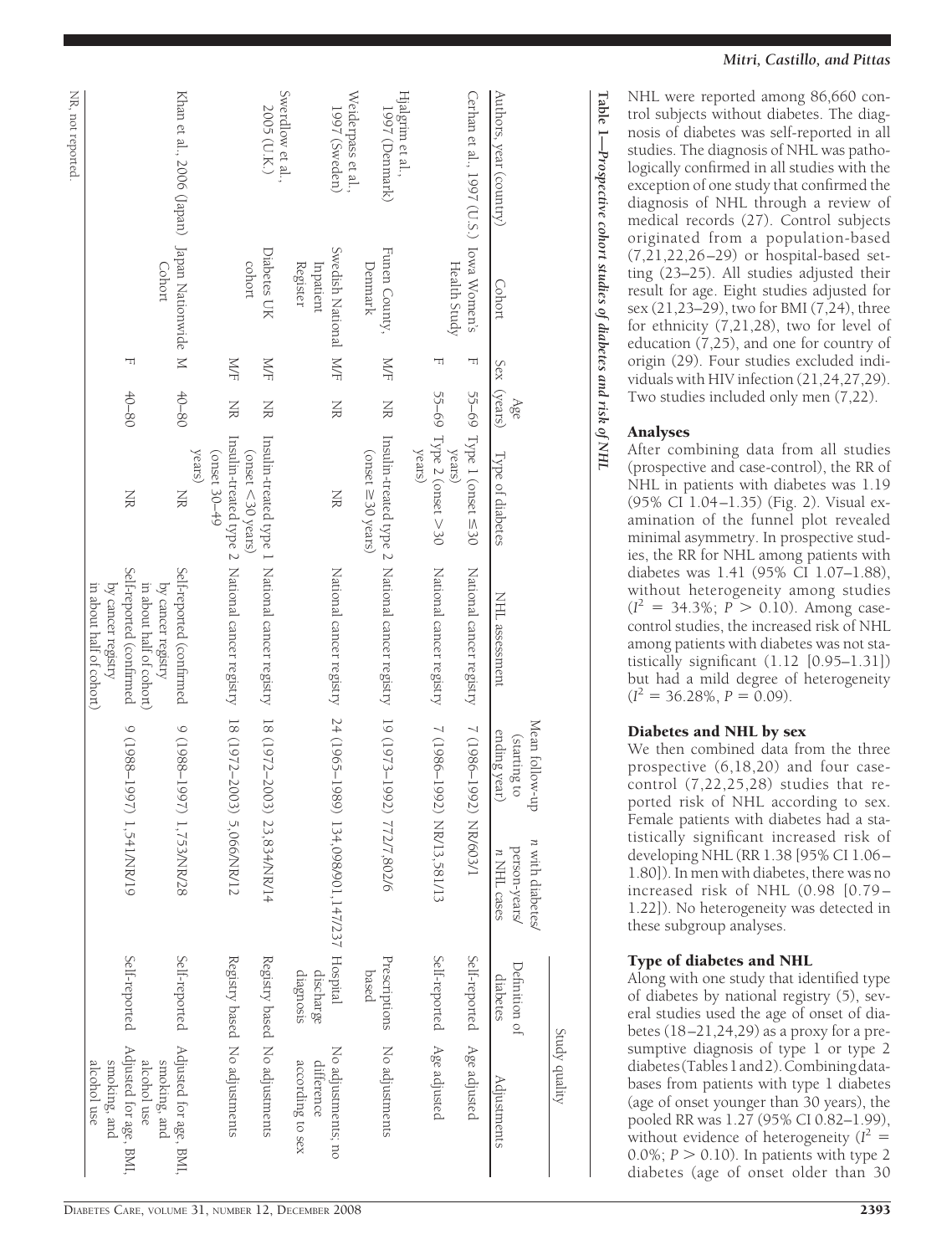|                                                                                    |                        |                                             |                                                                                        |                                                                             |                                                         |                                                 | Study Quality                                                                                              |
|------------------------------------------------------------------------------------|------------------------|---------------------------------------------|----------------------------------------------------------------------------------------|-----------------------------------------------------------------------------|---------------------------------------------------------|-------------------------------------------------|------------------------------------------------------------------------------------------------------------|
| Authors, year (country)                                                            | Sex                    | (years)<br>Age                              | ses (ascertainment<br>$period$ ), $n$<br>Ï                                             | Control subjects, n                                                         | Exposure, type<br>of diabetes                           | ascertainment<br>Exposure,<br>method            | Adjustments                                                                                                |
| Bernstein et al., 1988 (U.K.)                                                      | M/F                    | $19 - 75$                                   | Incident NHL (1979–1982),<br>619                                                       | Population based, 619                                                       | Type NR                                                 | Self-reported                                   | Age, sex, race, residence                                                                                  |
| Cartwright et al., 1988 (U.K.)<br>Zham et al., 1995 (U.S.)                         | M/F                    | É                                           | 1979-1984), 458<br>NHL(                                                                | Hospital based, 742                                                         | Type NR                                                 | Self-reported                                   | Age, sex, residence                                                                                        |
| Zham et al., 1995 (U.S.)<br>Kansas cohort                                          | $\geq$                 | É                                           | 1976-1982), 169<br>HH.                                                                 | Population based, 936                                                       | Type NR                                                 | Self-reported                                   | Age                                                                                                        |
| Cerhan et al., 2005 (U.S.)<br>Iowa/Minnesota cohort<br>Vineis et al., 2000 (Italy) | MÆ<br>MÆ<br>$\geq$     | $20 - 74$<br>$20 - 74$<br>$\widetilde{\Xi}$ | Incident NHL (1998–2000),<br>NHL (1990-1993), 1,388<br>1980-1983), 577<br>703<br>NHL ( | Population based, 1,146<br>Population based, 1,718<br>Population based, 538 | Type 1 (onset $\leq$<br>30 years)<br>Type NR<br>Type NR | Self-reported<br>Self-reported<br>Self-reported | study site. HIV+<br>Age, sex, ethnicity,<br>Age, sex<br>Age                                                |
|                                                                                    |                        |                                             | Incident NHL (1998–2000),<br>753                                                       | Population based, 587                                                       | Type 2 (onset $>$<br>30 years)                          | Self-reported                                   | study site. HIV+<br>Age, sex, ethnicity,<br>excluded<br>excluded                                           |
| Fortuny et al., 2005 (Spain)                                                       | MÆ                     | $17 - 96$                                   | $(1998-2002)$ , $n = 247$<br>Incident NHL (B-cell)                                     | Hospital based, 595                                                         | Type 2 (onset $>$<br>30 years)                          | Self-reported                                   | Age, sex, study center.<br>transplant excluded<br>$HIV +$ , post-                                          |
|                                                                                    | MF                     | $17 - 96$                                   | Incident NHL (T-cell)<br>$(1998 - 2002), 45$                                           | Hospital based, 595                                                         | Type 2 (onset $>$<br>30 years)                          | Self-reported                                   | Age, sex, study center.<br>$HIV +$ , post-                                                                 |
| Rousseau et al., 2005 (Canada)                                                     | $\geq$                 | $35 - 70$                                   | Incident NHL (1979–1985),<br>195                                                       | Population based, 509                                                       | Type NR                                                 | Self-reported                                   | transplant excluded<br>income, education,<br>Age, BMI, ethnicity,<br>farming                               |
| (Denmark and Sweden)<br>Smedby et al., 2006                                        | MÆ                     | $18 - 74$                                   | NHL (2000-2002) and<br>$(1999 - 2002), 3,007$                                          | Population based, 340                                                       | Type 1 (onset $\lt$<br>$\tilde{5}$                      | Self-reported                                   | Age, sex, country.<br>$HIV+$ , post<br>transplant,                                                         |
| Lin et al., 2007 (Taiwan)                                                          | $\mathbb{M}\mathbb{F}$ | >30                                         | Incident NHL (2000-2004),<br>242                                                       | Population based, 71,379                                                    | Type NR                                                 | Self-reported                                   | $^{+}$<br>hypertension. HIV<br>Age, sex, smoking,<br>hematopoietic<br>malignancies<br>excluded<br>alcohol, |
| Scotti et al., 2007 (Italy)                                                        | $\mathbb{W}\mathbb{F}$ | $17 - 85$                                   | 2000-2004), 671<br>NHL (                                                               | Hospital based, 1,799                                                       | Type NR                                                 | Self-reported                                   | residence, education<br>Age, sex, study site,<br>excluded                                                  |
| NR, not reported.                                                                  |                        |                                             |                                                                                        |                                                                             |                                                         |                                                 |                                                                                                            |

# *Diabetes and non-Hodgkin's lymphoma*

Table 2—Case-control studies of prevalence of diabetes among patients with NHL

Table 2-Case-control studies of prevalence of diabetes among patients with NHL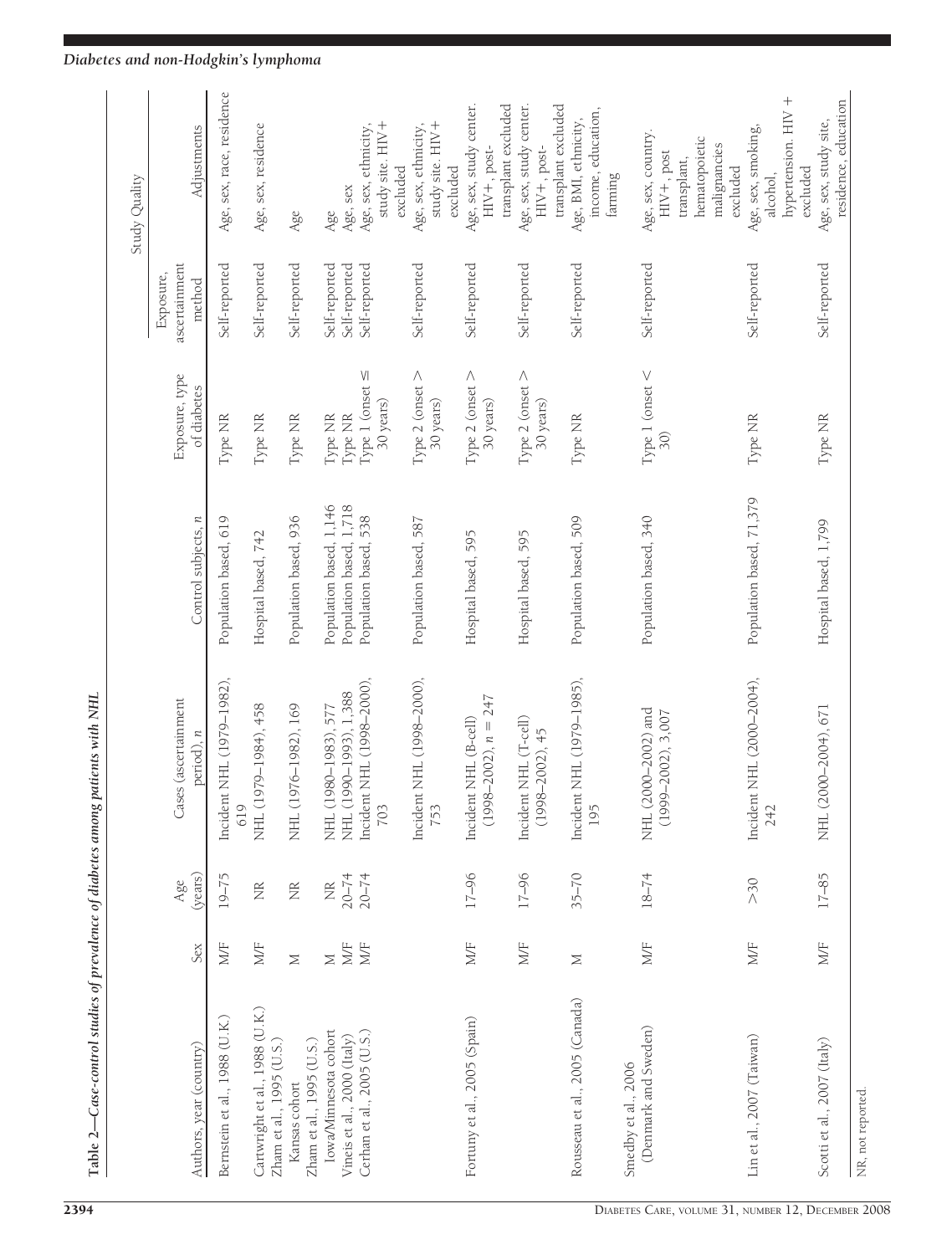

#### *Mitri, Castillo, and Pittas*

tients with diabetes not on pharmacological therapy (OR 1.73 [1.11–2.68]), whereas the risk in patients treated with oral antidiabetic therapy and/or insulin was not statistically significant.

**CONCLUSIONS** — Our analyses showed that patients with diabetes have an increased risk of developing NHL compared with those without diabetes. Although the size of the increased risk was moderate, based on the projected increase in the incidence and prevalence of diabetes (2), our findings suggest a concurrent increase in the incidence of NHL.

NHL is a malignant disorder characterized by an uncontrolled growth of monoclonal lymphocytes, observed most commonly within the lymph nodes. NHL is a heterogeneous condition and comprises several different morphologic subtypes with distinct clinical behaviors and outcomes. The increase in NHL incidence over the last few decades is part of a longer trend documented since 1950 (1), and improved medical technology and changing systems of diagnostic classification can explain only part of it. Many medical conditions have been associated with increased risk of developing lymphoma, including congenital or acquired immunodeficiency states (HIV [30] and post transplant [31]), autoimmune diseases (e.g., rheumatoid arthritis, systemic lupus erythematosus, and Sjögren's Syndrome) (32,33), and different infectious agents (34) such as human T-cell lymphotrophic virus type I, hepatitis C virus, *Helicobacter pylori*, *Chlamydia psitacii*, and *Borrelia sp*. What most of these conditions have in common is immune dysregulation (9). Indeed, the risk of developing NHL among patients in immunosuppressed states is several times greater than that of the general population (30,31). However, these immunocompromized states are relatively rare and cannot fully explain the long-term and large increase in NHL incidence. Our findings of an increased risk of NHL associated with diabetes may provide an explanation for the increased incidence of NHL not associated with rare immunosuppressed states. It is increasingly recognized that not only type 1 but also type 2 diabetes is characterized by immune dysfunction related to impaired neutrophil activity and changes in cellular and humoral immunity (35), which may, at least in part, account for the increased risk of NHL that we found in this study.

#### Figure 2—*Risk estimates of developing NHL for patients with diabetes compared with control subjects (patients without diabetes).*

years), the pooled RR was 1.32 (0.93– 1.85), but with heterogeneity between studies ( $I^2 = 57.9\%$ ;  $P = 0.04$ ).

## Duration and severity of diabetes and NHL

There were limited and conflicting data on duration and severity of diabetes and risk of NHL, which were not uniformly reported, making formal statistical analyses impossible. Two studies reported a positive association between diabetes and risk of NHL with increasing duration of diabetes (5,18); however, in another study, the risk of NHL continuously decreased with increasing time of follow-up (20). In case-control studies, Fortuny et al. (24) showed an increased OR of NHL in individuals who had diabetes for more than 12 years compared with patients without diabetes, whereas Scotti et al. (25) reported no increased risk of NHL with longer duration of diabetes.

# Diabetes therapy and NHL

There were limited data on therapy for diabetes and risk of NHL, which did not allow for formal statistical analyses. Cerhan et al. (18) reported an increased risk of NHL in women with diabetes who were on oral antidiabetic therapy (relative risk 3.43 [95% CI 1.67–7.07]), but the risk became nonstatistically significant in women who were on oral antidiabetic therapy and concurrent insulin (relative risk 2.13 [0.78–5.79]). Fortuny et al. (24) reported an increased risk in pa-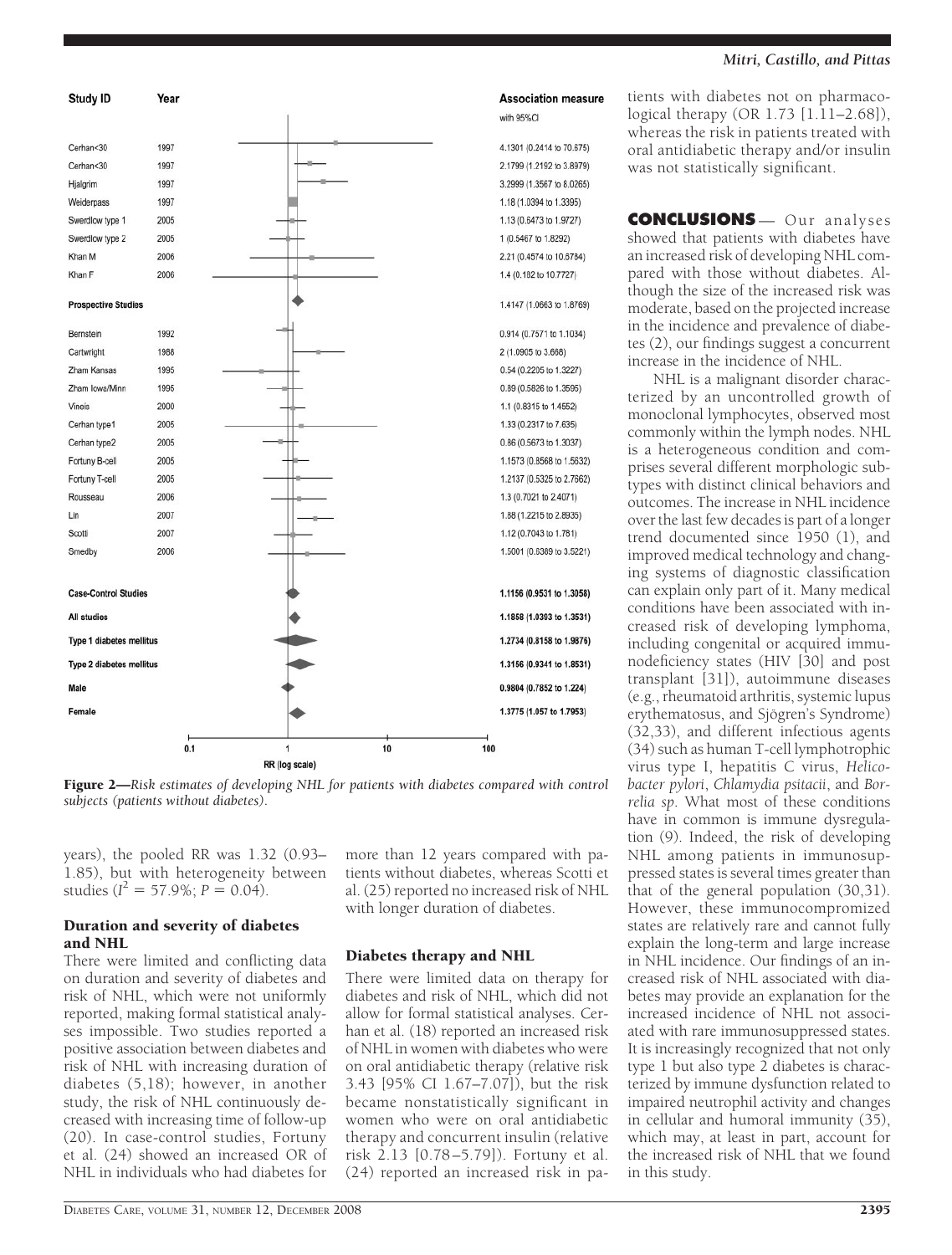#### *Diabetes and non-Hodgkin's lymphoma*

The majority of patients with type 2 diabetes are obese; therefore, the observed association between diabetes and NHL may be mediated by metabolic derangements associated with the obese state. It is increasingly recognized that excess body fat is associated with increased risk of common and less common malignancies (36). A recent meta-analysis also found an increased risk of NHL with excess body weight (37). The increase in NHL associated with excess body weight might be mediated by changes in circulating adipocytokines, such as adiponectin and leptin. These cytokines are thought to be involved in immunity and inflammation and can alter the balance between cell proliferation and death. Studies in vitro and in animal models indicate that adiponectin has anti-inflammatory properties and reduces cell proliferation, whereas leptin has proinflammatory properties and promotes the growth of certain cancer cells. In vitro studies have shown that leptin stimulates the proliferation of normal hematopoietic cells as well as circulating monocytes producing proinflammatory cytokines, such as tumor-necrosis factor and interleukin.

Treatment of diabetes, rather than the disease pathophysiology itself, may also be of etiologic importance. For example, adverse reactions to sulfonylureas include agranulocytosis, aplastic anemia, bone marrow aplasia, and hemolytic anemia, but these clinically apparent conditions are relatively rare, and tumor-inducing effects have not been reported. Furthermore, various types of insulin are also known to be immunogenic. Based on the reviewed studies, we were unable to reach any conclusions on a potential link between therapy and NHL risk. Also, any potential treatment effects may be confounded by duration of the disease.

The increased risk of NHL in patients with diabetes was observed in both prospective and case-control studies but was statistically significant only among prospective studies. The disparity may be attributed to a variety of study-specific factors, including the relatively small number of cases, the failure to take confounding factors into account, and recall bias that may have resulted in misclassifications of type and duration of diabetes.

Our subgroup analysis showed that the risk of NHL in women with diabetes is 38% higher compared with women without diabetes, but the risk in men was not increased. These findings are in contrast with the reported increased ratio of

lymphoproliferative disorders in men compared with women. Although our findings may represent a true association between diabetes and NHL that occurs only in women, our results may be limited by the small number of studies that reported data by sex.

Based on the age of diagnosis as a proxy for type of diabetes, the risk of NHL appeared to be higher in patients with type 2 diabetes (older than 30 years) than in those with type 1 diabetes (younger than 30 years). However, the results for neither subgroup analysis were statistically significant.

Our study has certain limitations based on the quality of the published studies. First, although some studies confirmed the diagnosis of diabetes, most used self-report of diabetes as the predictor. A positive self-report for diabetes is generally quite accurate in epidemiologic studies (38). Second, the type of diabetes was not confirmed. Most studies used age as a proxy criterion for the two most common types of diabetes (type 1 and type 2). Severity, duration, and treatment of diabetes were also not reported in most studies. Third, our observed association may be due to confounding, as most prospective studies did not control for potential confounders, including HIV status of participants. Finally, our systematic review was restricted to articles in the English language, which may have influenced the results. However, there is also evidence that some countries publish unusually high proportions of positive results (39), which would introduce publication bias.

In conclusion, our analysis shows that diabetes is associated with moderately increased risk of NHL, which is consistent with other reported associations between diabetes and malignancies. Although the relative risk is moderate, given the rapidly increasing incidence and prevalence of diabetes, the number of incident cases of NHL attributed to diabetes can potentially be very high. Future studies should focus on elucidating potential pathophysiologic links between diabetes and NHL.

**Acknowledgments**— A.G.P. is supported by National Institutes of Health grants R01- DK76092, R0179003, and R2178867.

Portions of the manuscript were presented at the 68th Scientific Sessions of the American Diabetes Association, San Francisco, California, 6–10 June 2008.

#### **References**

- 1. Chiu BC, Weisenburger DD: An update of the epidemiology of non-Hodgkin's lymphoma. *Clin Lymphoma* 4:161–168, 2003
- 2. Winer N, Sowers JR: Epidemiology of diabetes. *J Clin Pharmacol* 44:397–405, 2004
- 3. El-Serag HB, Hampel H, Javadi F: The association between diabetes and hepatocellular carcinoma: a systematic review of epidemiologic evidence. *Clin Gastroenterol Hepatol* 4:369–380, 2006
- 4. Everhart J, Wright D: Diabetes mellitus as a risk factor for pancreatic cancer. A metaanalysis. *Jama* 273:1605–1609, 1995
- 5. Hjalgrim H, Frisch M, Ekbom A, Kyvik KO, Melbye M, Green A: Cancer and diabetes: a follow-up study of two population-based cohorts of diabetic patients. *J Intern Med* 241:471–475, 1997
- 6. Khan M, Mori M, Fujino Y, Shibata A, Sakauchi F, Washio M, Tamakoshi A: Site-specific cancer risk due to diabetes mellitus history: evidence from the Japan Collaborative Cohort (JACC) Study. *Asian Pac J Cancer Prev* 7:253–259, 2006
- 7. Rousseau MC, Parent ME, Pollak MN, Siemiatycki J: Diabetes mellitus and cancer risk in a population-based case-control study among men from Montreal, Canada. *Int J Cancer* 118:2105–2109, 2006
- 8. Pickup JC: Inflammation and activated innate immunity in the pathogenesis of type 2 diabetes. *Diabetes Care* 27:813–823, 2004
- 9. Grulich AE, Vajdic CM, Cozen W: Altered immunity as a risk factor for non-Hodgkin lymphoma. *Cancer Epidemiol Biomarkers Prev* 16:405–408, 2007
- 10. Frasca F, Pandini G, Sciacca L, Pezzino V, Squatrito S, Belfiore A, Vigneri R: The role of insulin receptors and IGF-I receptors in cancer and other diseases. *Arch Physiol Biochem* 114:23–37, 2008
- 11. Lisker SA, Brody JI, Beizer LH: Abnormal carbohydrate metabolism in patients with malignant blood dyscrasias. *Am J Med Sci* 252:282–288, 1966
- 12. Harris NL, Jaffe ES, Diebold J, Flandrin G, Muller-Hermelink HK, Vardiman J, Lister TA, Bloomfield CD: World Health Organization classification of neoplastic diseases of the hematopoietic and lymphoid tissues: report of the Clinical Advisory Committee meeting-Airlie House, Virginia, November 1997. *J Clin Oncol* 17: 3835–3849, 1999
- 13. DerSimonian R, Laird N: Meta-analysis in clinical trials. *Control Clin Trials* 7:177– 188, 1986
- 14. Odds ratio versus relative risk [Doctoring Curriculum. Medical University of South Carolina], [article online]. Available from http://www.musc.edu/dc/icrebm/oddsratio.html. Accessed 10 May 2008
- 15. Lau J, Ioannidis JP, Schmid CH: Quantitative synthesis in systematic reviews. *Ann*